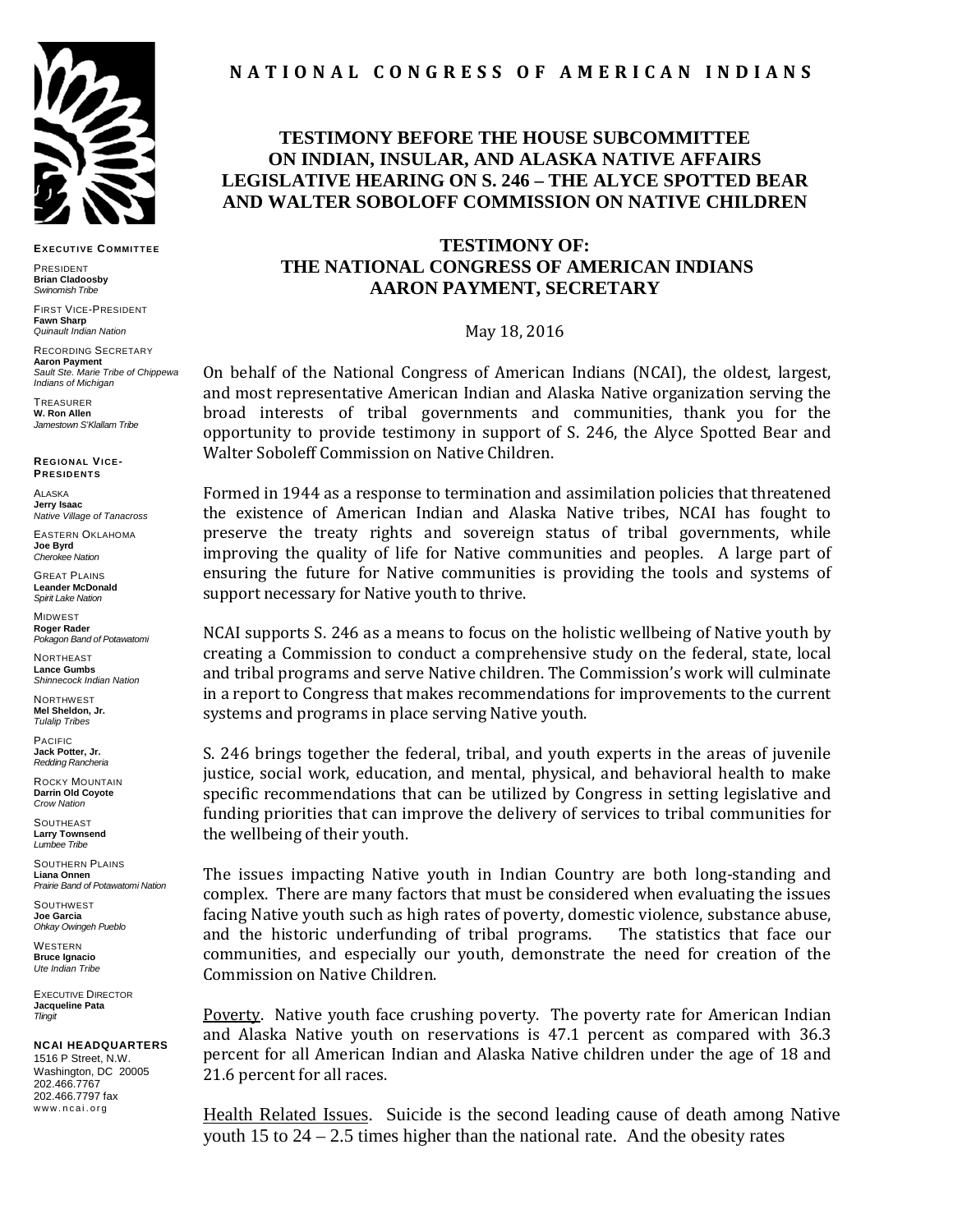among Native youth are higher than any other group with nearly four in ten Native children categorized as overweight or obese.

Education. The educational attainment for Native youth lags behind the general population with an average graduation rate of 68 percent compared to the national average of 81 percent. At Bureau of Indian Education schools that rate falls to 53 percent.

Exposure to Violence. American Indian and Alaska Native children suffer exposure to violence at rates higher than any other race in the United States. Because of this, Native children experience Post Traumatic Stress Disorder (PTSD) at the same rate as veterans of the wars in Iraq and Afghanistan with 22 percent of Native youth exhibiting PTSD, three times the national rate.

Foster Care. Indian children are overrepresented in foster care at 2.1 times the general population.

These statistics are daunting; our Native youth are worth the investment in their future. It is incumbent on all of us, at every level, federal, state, local and tribal, to provide the resources necessary for our Native youth to succeed.

While tribal and federal governments have sought solutions to the complex issues facing Native youth, a comprehensive and holistic approach is required to make long lasting and meaningful changes to current programs. The delivery of programs to youth in tribal communities must be examined, streamlined and modernized while taking into account the role of traditional and culture in formulating programs that meet the needs of the tribal youth of today.

S. 246 achieves those goals by ensuring participation across federal agencies such as the Departments of Justice, Health and Human Services, and Education. NCAI also appreciates the inclusion of a Native Advisory Committee to serve as an advisory body to the Commission, as well as a Native Children Subcommittee to bring the youth perspective to the discussion. Being able to draw on the grassroots experiences of Native youth and tribal leaders from different geographical regions will provide the Commission with the input and data needed ensure thoughtful and practical recommendations to Congress.

In addition to the Native Advisory Committee, NCAI recommends that the Commission hold meetings throughout Indian Country to learn about the strengths and challenges that tribal leaders face in implementing current federal programs.

Too often we hear that tribes face bureaucratic hurdles and that programs are segmented across agencies who don't communicate with each other. Indian Country has long asked the federal government to break down the barriers that exist among agencies so that tribes can better design and implement programs for youth in their tribal communities.

Another important component of S. 246 is examination of state programs and funding streams. States and tribes are typically in competition for the same funding, coupled with the jurisdictional overlaps make it difficult for tribes to provide the needed protections and services for their youth. NCAI fully supports an examination of the programs provided by states that should be accessible by tribal youth and an indication of the level of direct funding that reaches tribes from federal funding granted to states. NCAI members, along with budget advisory committees at the Department of the Interior and Health and Human Services have sought increased or direct funding